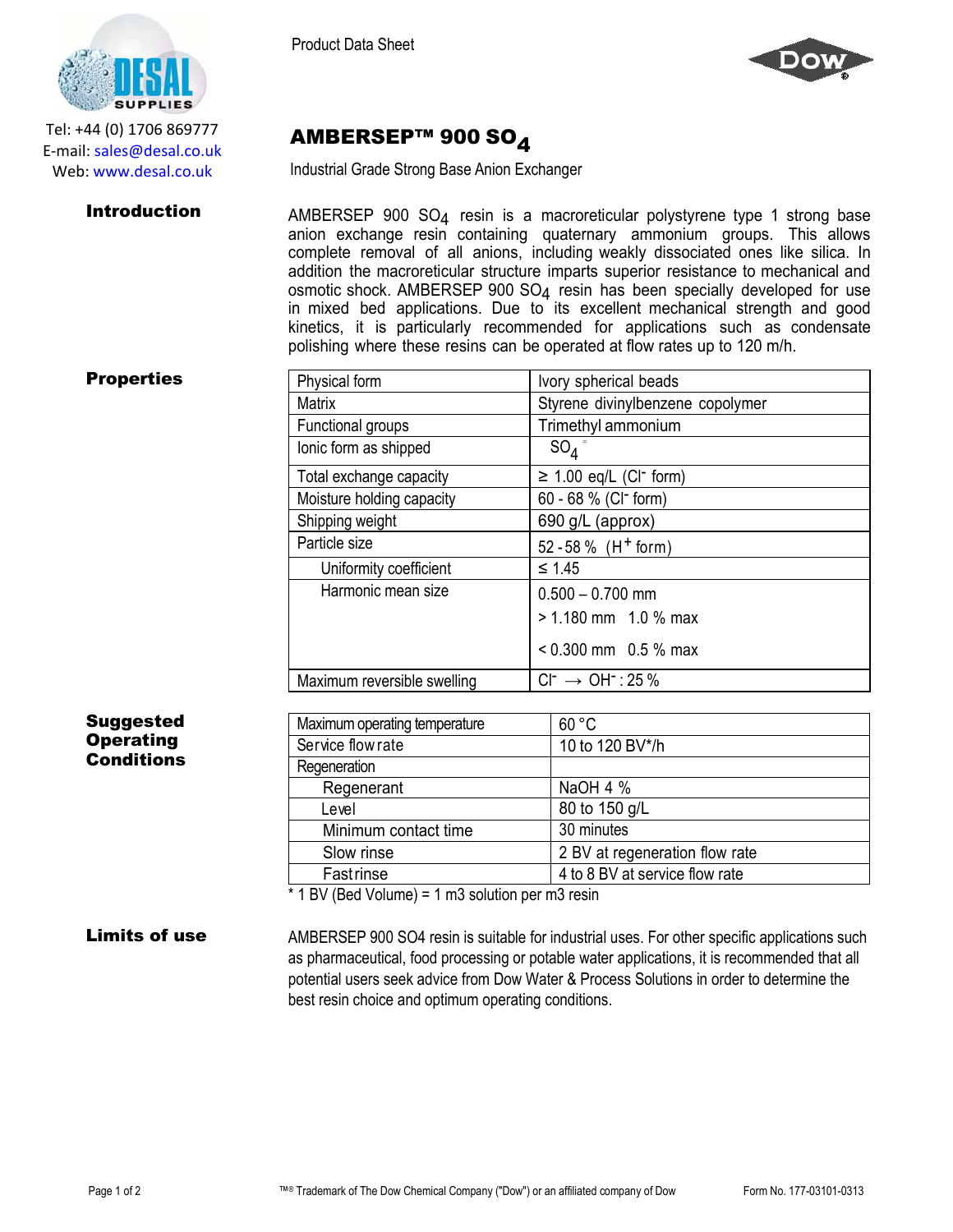# **Hydraulic Characteristics**

Figure 1 shows the bed expansion of AMBERSEP 900 OH resin as a function of backwash flow rate and water temperature. Figure 2 shows the pressure drop data for AMBERSEP 900 OH resin as a function of service flow rate and water temperature. Pressure drop data are valid at the start of the service run with clear water and a correctly classified bed. These data are valid for water treatment and have to be corrected according to the solution to be treated.